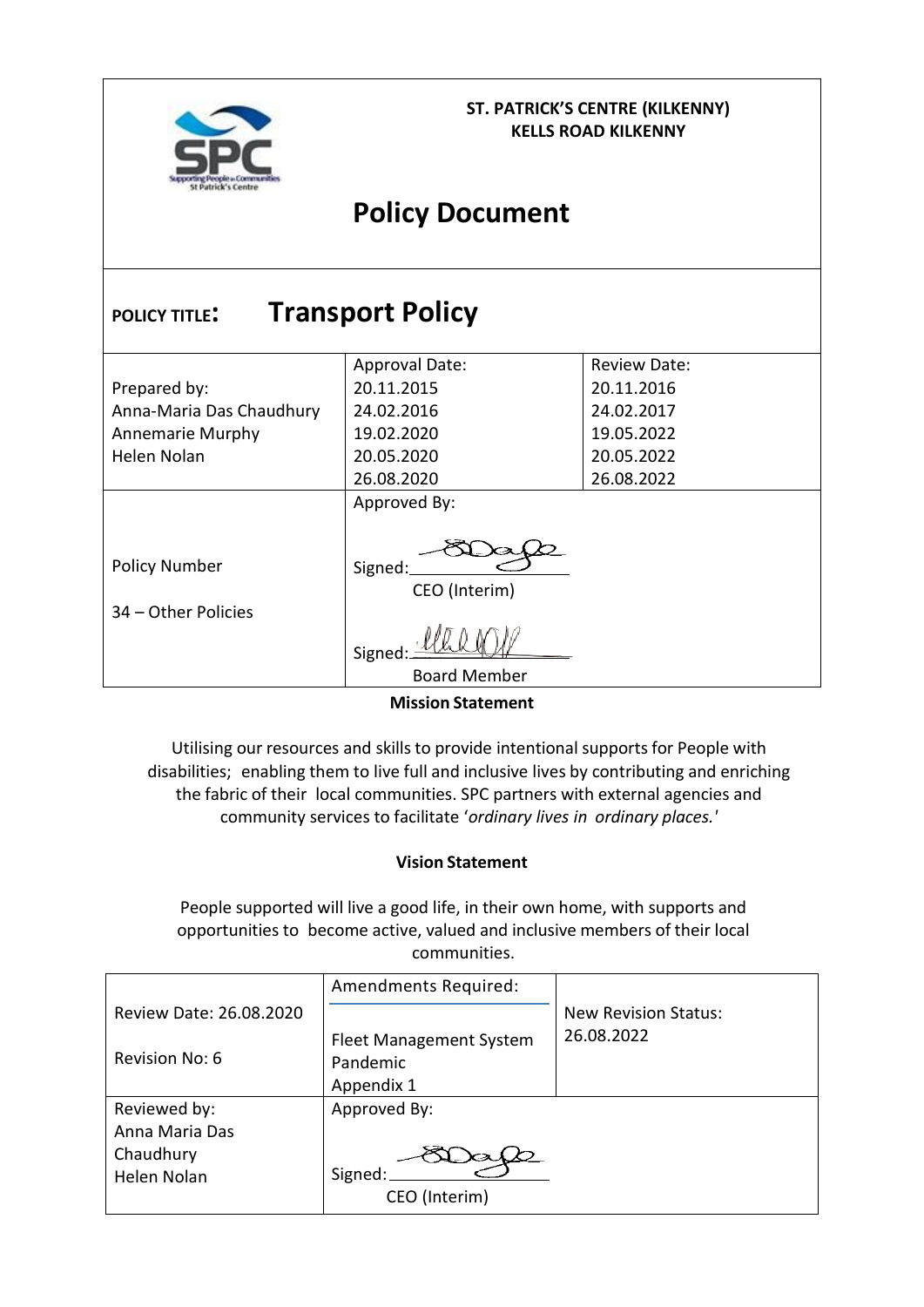# **Table of Contents**

| 1.  |                                                                                     |
|-----|-------------------------------------------------------------------------------------|
| 2.  |                                                                                     |
| 3.  |                                                                                     |
| 4.  |                                                                                     |
| 5.  |                                                                                     |
| 6.  |                                                                                     |
| 7.  |                                                                                     |
| 8.  | Procedures to be followed in the event of a vehicle breaking down while operating a |
|     |                                                                                     |
| 9.  |                                                                                     |
| 10. |                                                                                     |
| 11. |                                                                                     |
| 12. |                                                                                     |
| 13. |                                                                                     |
| 14. |                                                                                     |
| 15. |                                                                                     |
| 16. |                                                                                     |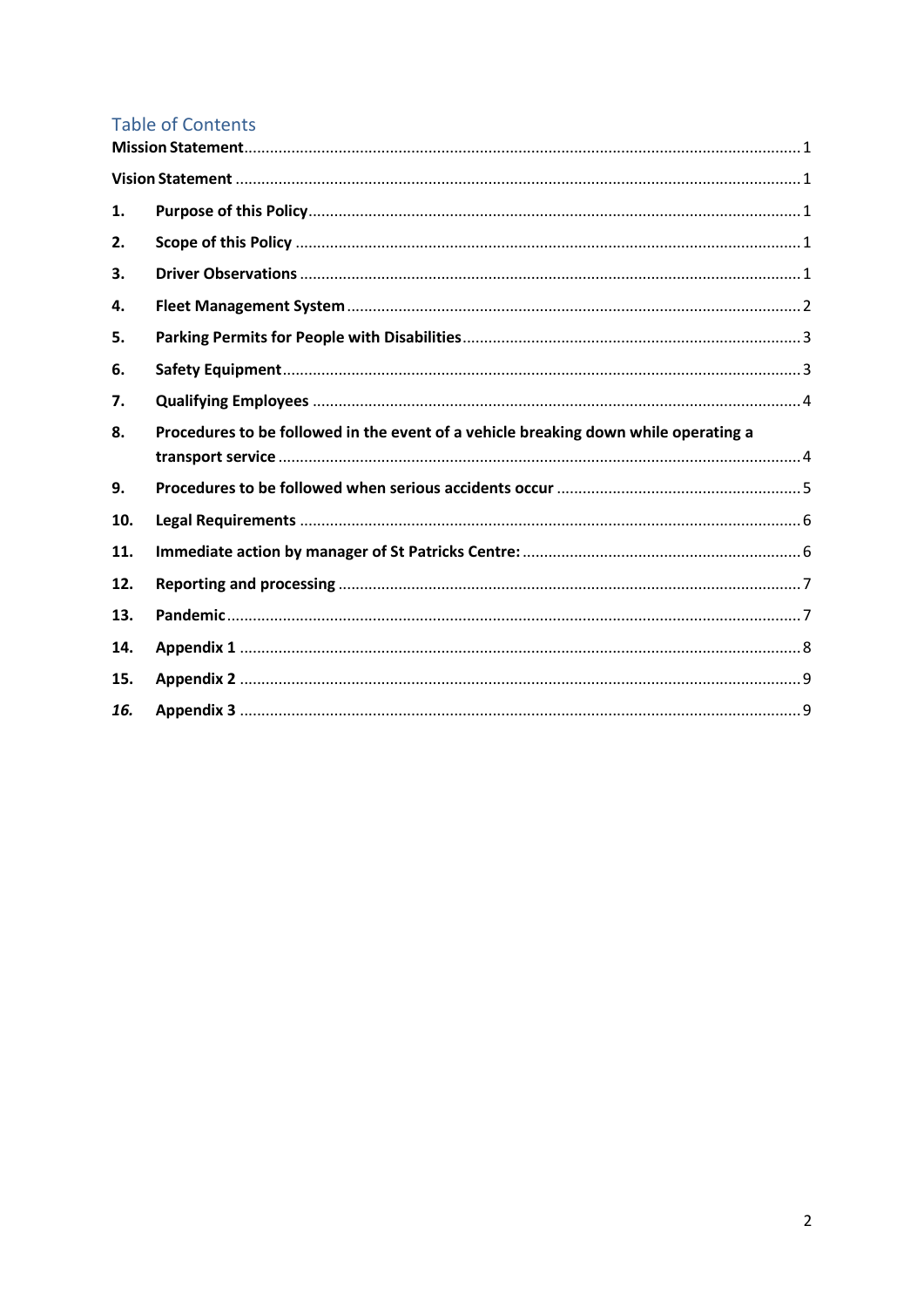### <span id="page-2-0"></span>**1. Purpose of this Policy**

This Policy gives direction to management, the people that we support & employees that are responsible for vehicles within St Patricks Centre. It is a step towards ensuring everyone's safety while on the road.

It is the duty of all our employees to be completely aware of the policy and to understand and adhere to their own responsibilities.

It is the responsibility of each person in St Patricks Centre to keep informed and familiarise yourself with any changes in regulations relating to driving standards to ensure everyone's safety while on the road's.

The Safety of the people we support is everybody's concerns. In your capacity as bus/vehicle drivers St Patrick's Centre depends even more on your continued special attention at all times.

# <span id="page-2-1"></span>**2. Scope of this Policy**

This policy relates to the following employees:

- The use of vehicles driven by employees as drivers by St Patricks Centre.
- The use of St Patricks Centre vehicles by employees whose job description is other than that of a driver.
- Employees driving vehicles owned by the people we support.

# <span id="page-2-2"></span>**3. Driver Observations**

Please observe the following points in the course of your daily duties:

- Always complete the SPC Travel Form *(Appendix 1)* in relation to journey taken with the people we support
- The Driver Weekly Visual Check List *(Appendix 2)* must be completed weekly and signed off by the PIC/Team-leader. all Comments/ issues to be reported to [maintenance@stpatrickskilkenny.ie.](mailto:maintenance@stpatrickskilkenny.ie)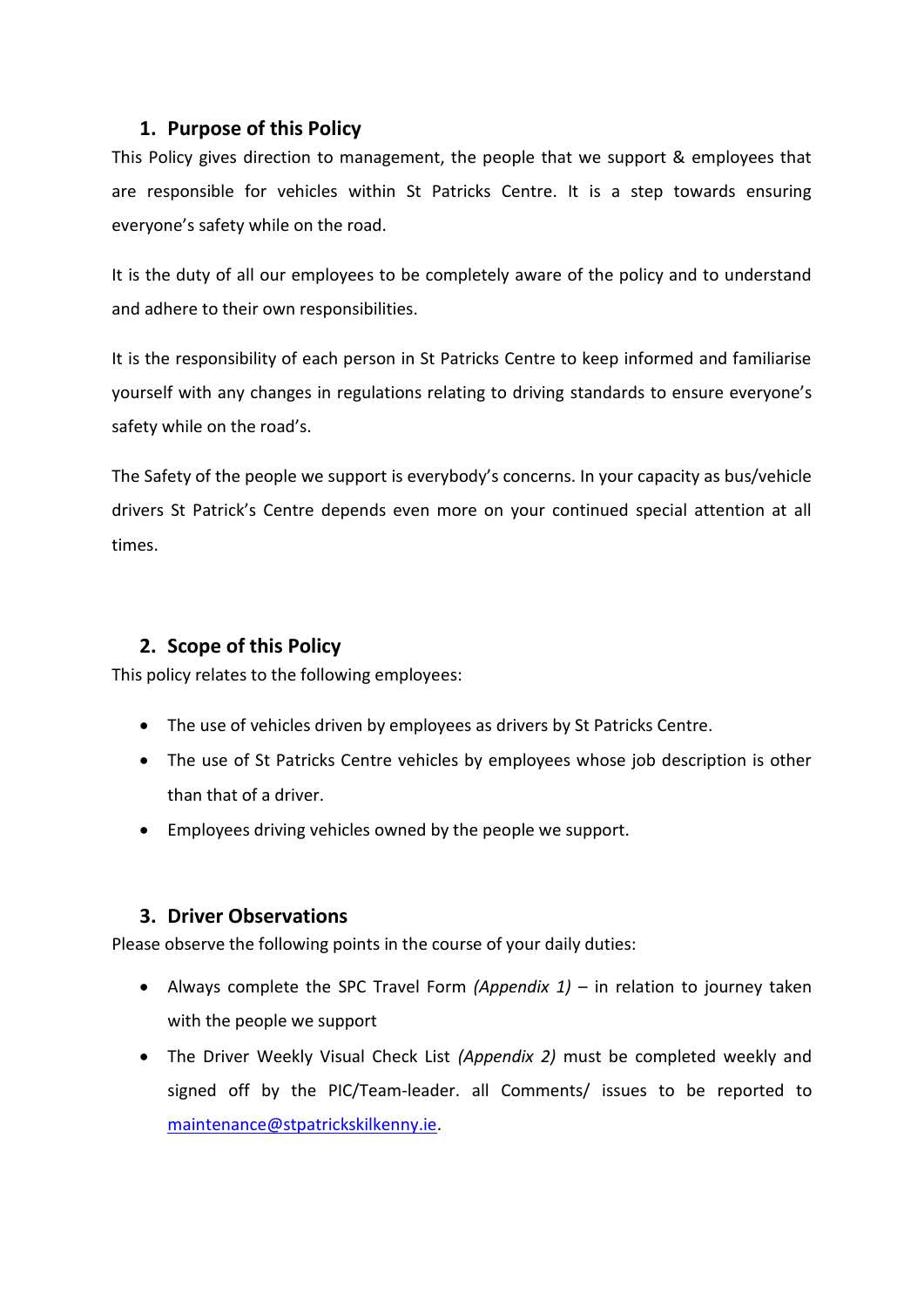- Before setting off, ensure that all mirrors are properly focused; so, that you will at all times have a clear view, not only along the sides or rear of the bus/vehicle but also the area immediately in front of the bus/vehicle.
- Do not hesitate to make use of the horn as occasions demand. Always sound the horn at bends where the road ahead is unsighted.
- As driver of the vehicle the people we support are subject to your directions and instructions.
- Seat belts most be worn at all times and a booster seat must be used according to the legal requirements should a person so require.
- Smoking is forbidden.
- Dumping of litter on the floor or in pockets in not permitted.
- Drivers must not consume any alcohol before or during journeys including drinking without exceeding legal alcohol limit for driving. It should be noted that alcohol from drinking the day before can remain in the bloodstream, and any alcohol can affect concentration, reaction times and judgements.
- Drivers must NOT drive whilst under the influence of any drugs, nor any medication which may affect their ability to drive. This includes both prescription and nonprescription medication. If taking any medication always check with your medical practitioner or pharmacist that it is safe to drive.
- The use of mobile phones whilst driving or while the key is in the ignition is prohibited.
- The safety of the people we support is paramount and speeding is prohibited. Any breaches will be subject to disciplinary procedures.
- Carriage of unauthorised personnel is strictly forbidden.
- Adhere to the Fleet Management System

# <span id="page-3-0"></span>**4. Fleet Management System**

SPC vehicles are fitted with a fleet management system which is an automated system of tracking the location of single vehicles or fleets of vehicles. This includes vehicles owned by the people we support but that are driven by SPC staff. The fleet management system is switched off when in the possession of a family member(s) of the owner of the vehicle.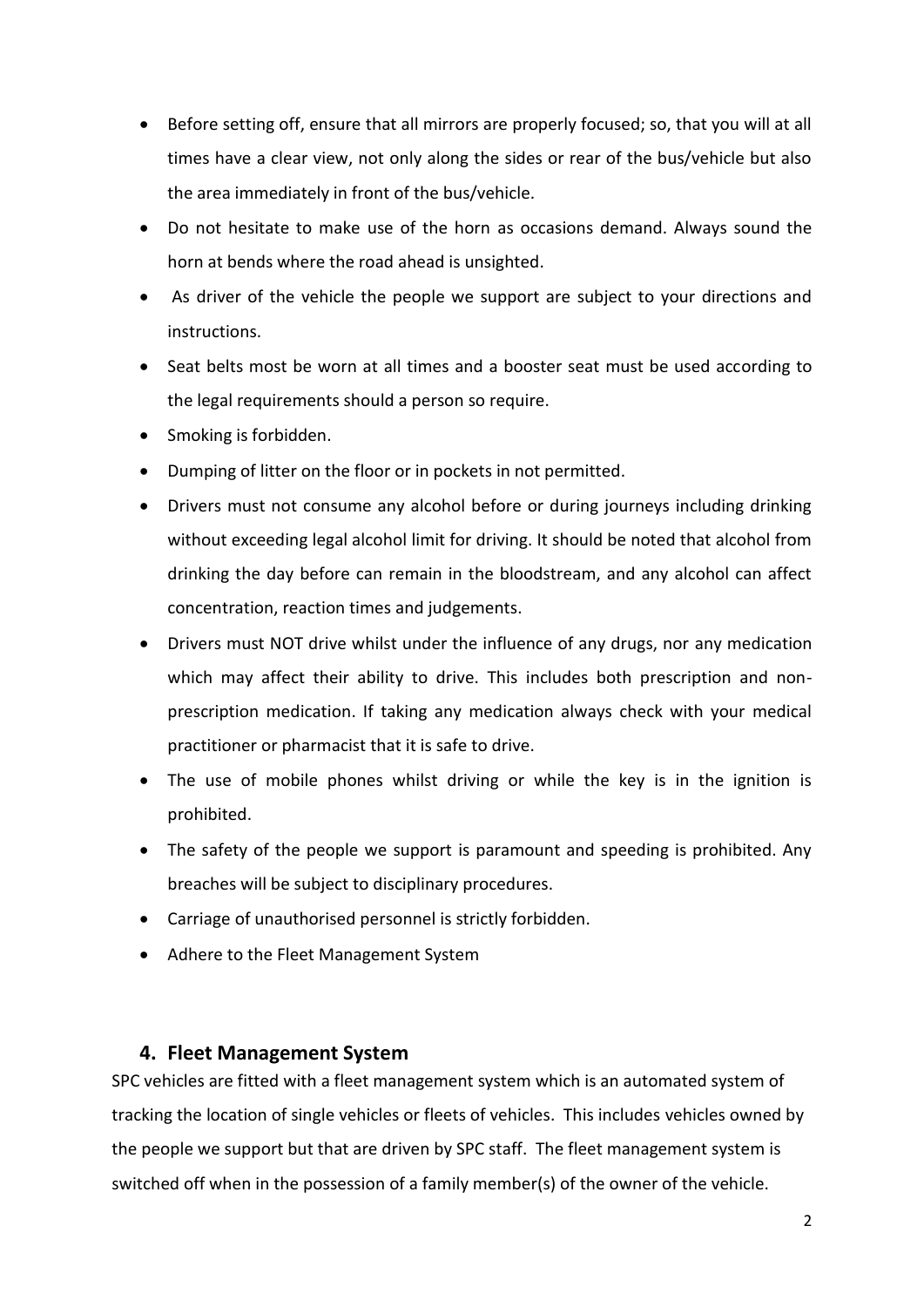This fleet management system is intended to ensure the safety of the people we support and improve the efficiency of the service. The data from the fleet management system will be used to: -

• Ensure safe driving practices are adhered to in the vital interests of the people we support

- Gain awareness of inefficient driving practices
- Identify efficiencies in route planning
- Ensure adherences to optimal route plans
- Provide breakdown assistance

Data relating to the SPC fleet management system is processed in accordance with current data protection legislation and regulations.

Each SPC driver will be issued with an individual driver fob. There will be a replacement fee of €10 for lost or damaged fobs. All SPC driver fobs issued must be returned on conclusion of employment with SPC.

# <span id="page-4-0"></span>**5. Parking Permits for People with Disabilities**

All SPC staff driving SPC vehicles or vehicles belonging to the people we support that have the above parking permit displayed on the vehicle, must comply with the following: -

- The parking permit is for the sole use of the driver/passenger it has been issued to.
- The parking permit is only to be used in the vehicle in which the parking permit holder is either the driver or the passenger.
- A parking permit holder is legally obliged to present their card for examination by an Garda Siochana and Traffic Wardens.

Any non-compliance with the above may result in the SPC Disciplinary Process being invoked.

# <span id="page-4-1"></span>**6. Safety Equipment**

All managers/team leaders & transport representatives from each house should ensure the vehicles have the following equipment in the breakdown bag *(Appendix 3).*

• Torch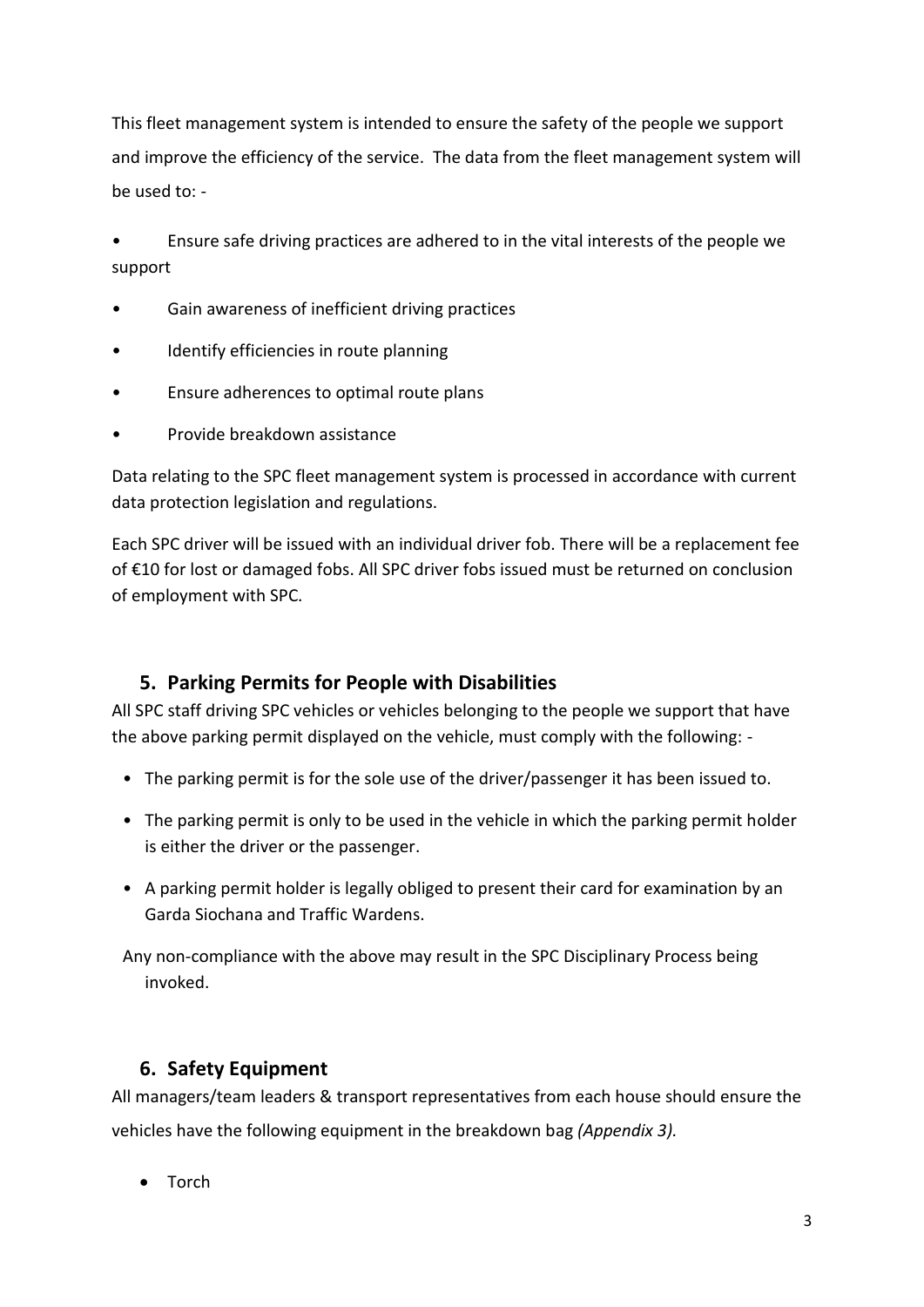- First Aid Kit
- Breakdown Triangle
- High Visibility Vest
- Gloves

Transport representatives from each house are required to complete the weekly vehicle checklist. All managers/team leaders will ensure that their house vehicle owned by St Patricks Centre and associated equipment such as wheelchair hoists, clamps etc, are properly fitted and maintained on a regular basis as recommended by the manufacture.

# <span id="page-5-0"></span>**7. Qualifying Employees**

- Full driving license  $-$  A copy of driving license must be on file with health & safety and HR.
- Must declare if any penalty points are issued.
- Complete driving for work checklist and fuel card declaration form.

# <span id="page-5-1"></span>**8. Procedures to be followed in the event of a vehicle breaking down while operating a transport service**

In the event of a breakdown, it is the responsibility of the driver to ensure that the safety of the people we support is not compromised by subsequent actions. The safety of the people we support is of paramount importance and the driver must ensure that the people we support are not left unsupervised or exposed to other dangers arising from the breakdown.

Guidelines in the event of a vehicle breakdown:

- If your vehicle fails to start you should contact your manager to seek a replacement vehicle or to make alternative arrangements to provide transport to the people we support.
- If your vehicle fails en-route, where possible, it should be parked in a safe position off or away from the main road.
- Warning triangles should be utilised to warn oncoming traffic.
- Hazard warning lights and other lights, where appropriate should be activated.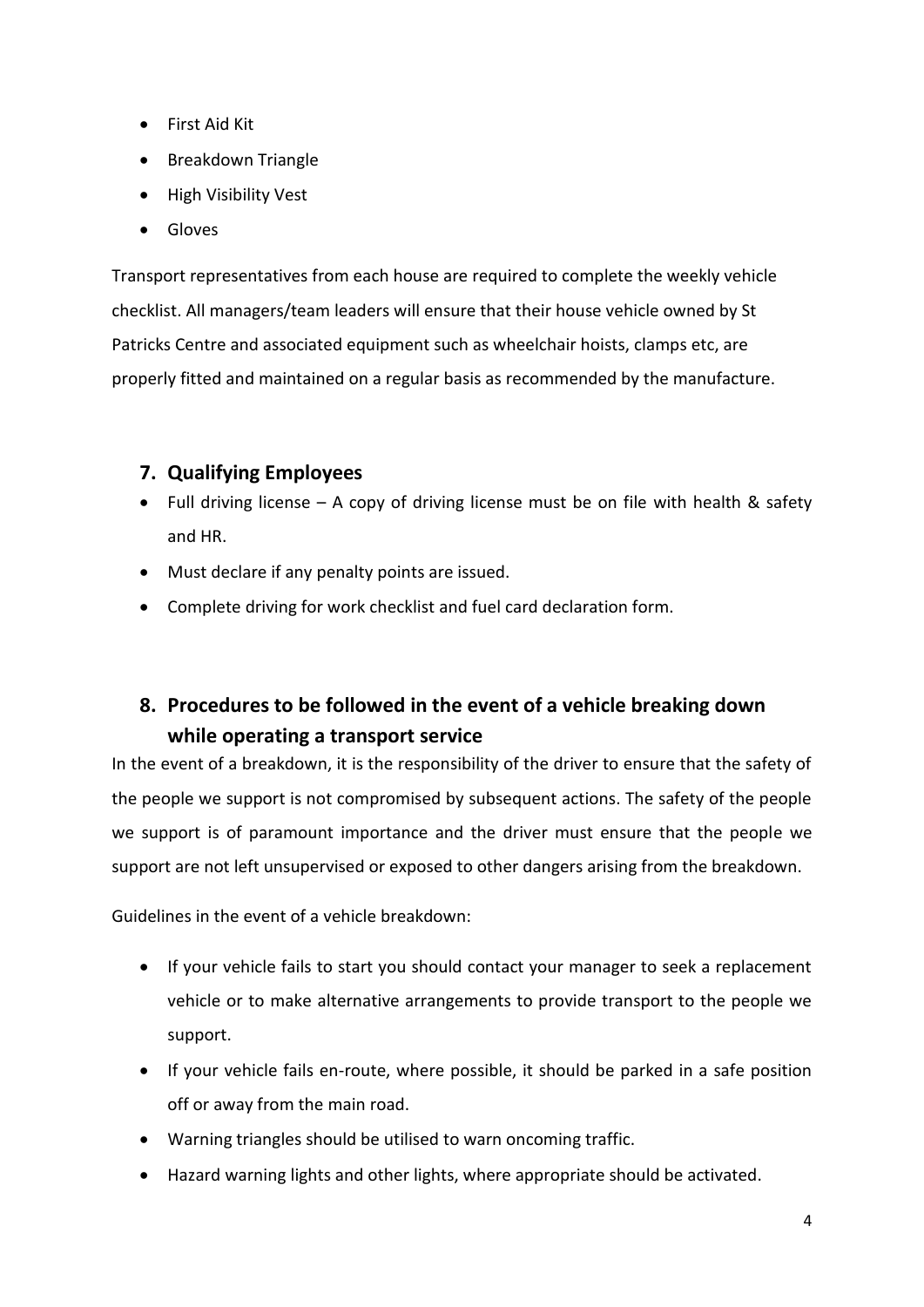• If necessary, engage the assistance of a passing motorist or somebody nearby.

Driver, other employee's and the people we support should remain in the vehicle until assistance arrives.

- If it is absolutely necessary for safety reasons for you and the people we support to leave the vehicle you should do so in a calm manner providing reassurance to the people we support.
- You must ensure that no person that we support is left on board an abandoned vehicle before leaving the scene of the breakdown.

#### <span id="page-6-0"></span>**9. Procedures to be followed when serious accidents occur**

A **SERIOUS ACCIDENT** is one involving loss of life, personal injury, extensive vehicle or property damage or any accident which places persons supported or employees at risk or has implications for the mechanical condition of the vehicles involved.

#### **Procedures at the scene**

#### **Immediate actions of the driver**

- Seek medical aid of injured persons
- Warn oncoming traffic in both directions
- Summon assistance of fire brigade and ambulance if necessary
- Contact nearest Garda station
- Telephone the manager at St Patricks Centre
- Stay at the scene of the accident unless otherwise instructed

If it possible to do so without exposing supported persons and employees to risk you should ascertain more detailed information on the facts of the incident as follows:

- Names and addresses of all injured persons
- Names and addresses of all witnesses
- Name of driver and owner, registration number, and particulars of insurance cover where other vehicle is involved.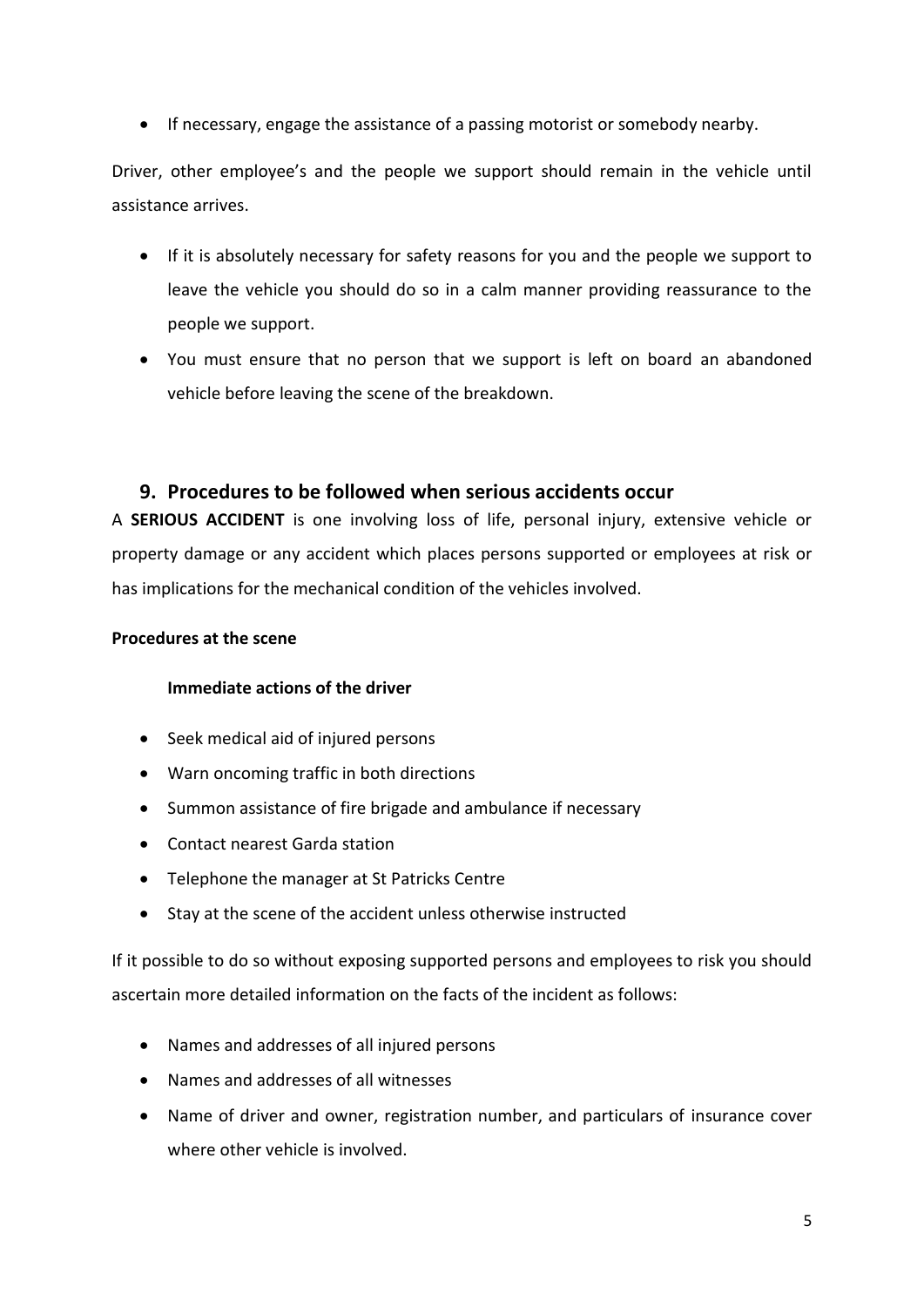Where an assistant is present on the vehicle he/she should render all possible assistance to the driver in carrying out the fore going.

# <span id="page-7-0"></span>**10.Legal Requirements**

If a vehicle is involved in an accident:

- The driver must stop.
- The driver or person in charge must keep the vehicle at the scene of the accident for a reasonable period. Obstruction should be avoided, the position of the road marked and the road cleared as soon as possible.
- The driver or person in charge must give on request certain information to a Garda or if there is not a Garda present to any one present, involved in or affected by the accident, in any other case, the information must be given on request to any independent witness. The information that must be given is:
	- o The name and address of the driver or person in charge
	- $\circ$  The name and address of the owner of the vehicle
	- o The registration number of the vehicle
	- o Particulars of the insurance covering it
	- o If neither a Garda nor any person entitled to the information is present or able to demand the information, the driver or person in charge must report the accident as soon as possible to the Garda Siochana.

# <span id="page-7-1"></span>**11.Immediate action by manager of St Patricks Centre:**

- Check with the driver at the scene that he/she has carried out all the procedures.
- Ensure that adequate relief services have been arranged.
- Ensure that your line manager, HR and DOS is informed immediately.
- Ensure the next of kin are informed.
- Having set up a line of communication, proceed to the scene of the incident.
- Collect all available evidence and information relative to the cause of the accident.
- Keep up to date on what the position is at the scene of the accident.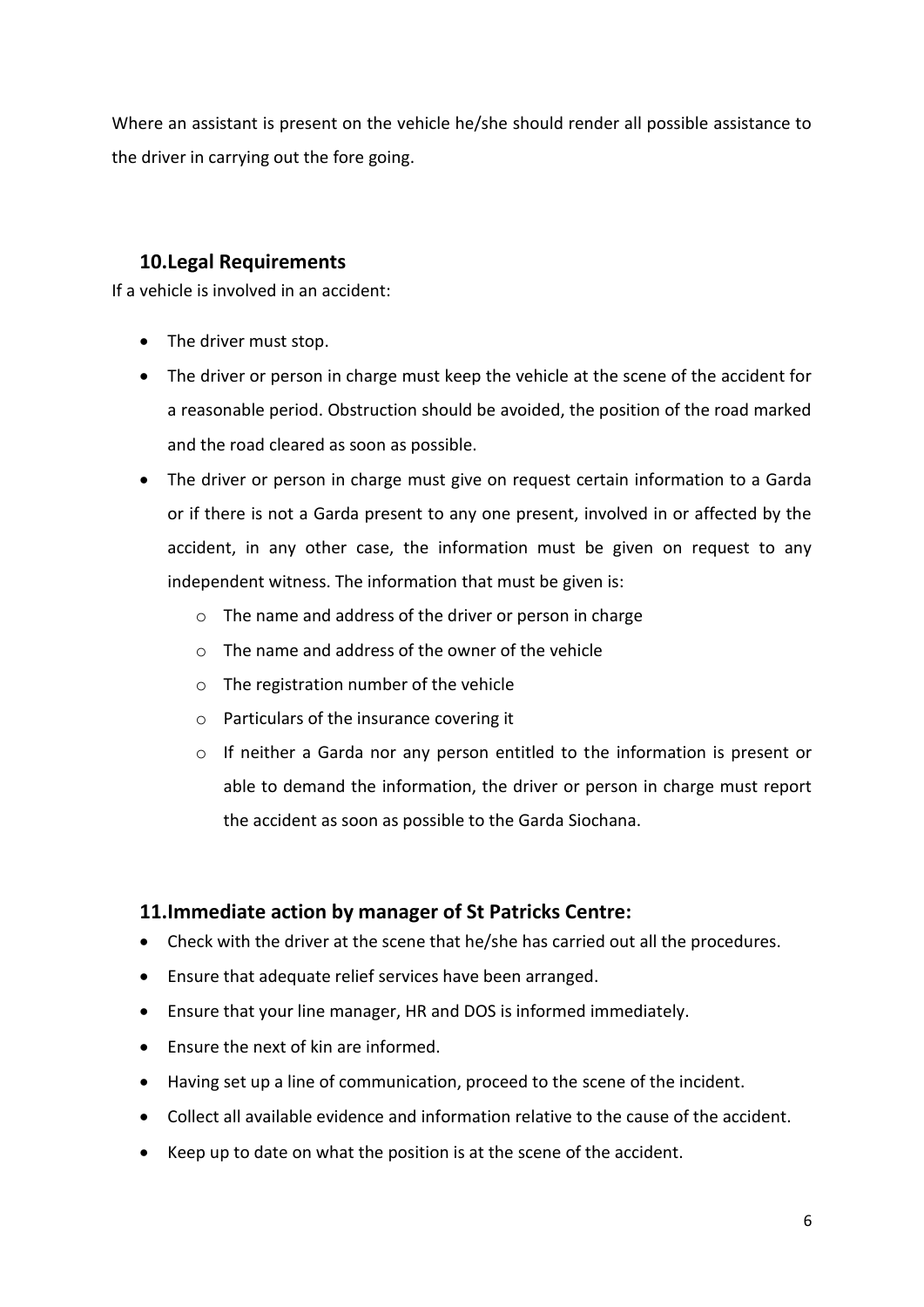• Ensure that the vehicle is thoroughly examined as soon as possible after the accident and before it goes back into service.

# <span id="page-8-0"></span>**12.Reporting and processing**

- Driver completes the DMS incident report form on return to St Patricks Centre.
- On completion, the health and safety co-ordinator scrutinises all reports to ensure that they are completed in all respects and that any queries arising are clarified immediately.

# **THE PROCEDURES LAID DOWN ABOVE DO NOT SUBSTITUTE FOR SUPERSEDE STATUTORY RULES AND REGULATIONS ALREADY IN FORCE.**

# <span id="page-8-1"></span>**13.Pandemic**

This policy has been reviewed in light of the current global pandemic (Covid-19). COVID-19 or other infectious diseases can be spread through contact with contaminated surfaces therefore, maintaining good hygiene and cleaning practices are essential, particularly in shared working areas. Regular cleaning will reduce the risk of passing the infection on to other people, cleaning the interior of the vehicle is important to limit the spread. Particular attention should be paid to frequently touched areas and surfaces of high contact, such as;

- steering wheels
- gear stick
- handbrake
- control tools i.e. indicators, horn, wipers, air conditioning, window etc.
- door handles
- seats, headrests, seat belt, buckle and holder
- document/ cup holders
- radio
- all rubbish should be removed and disposed of appropriately

During a Pandemic SPC will provide steriliser specifically for the vehicle, this must remain in the vehicle and continually be replenished as required. Always ensure there is enough steriliser available for the next person to use the vehicle.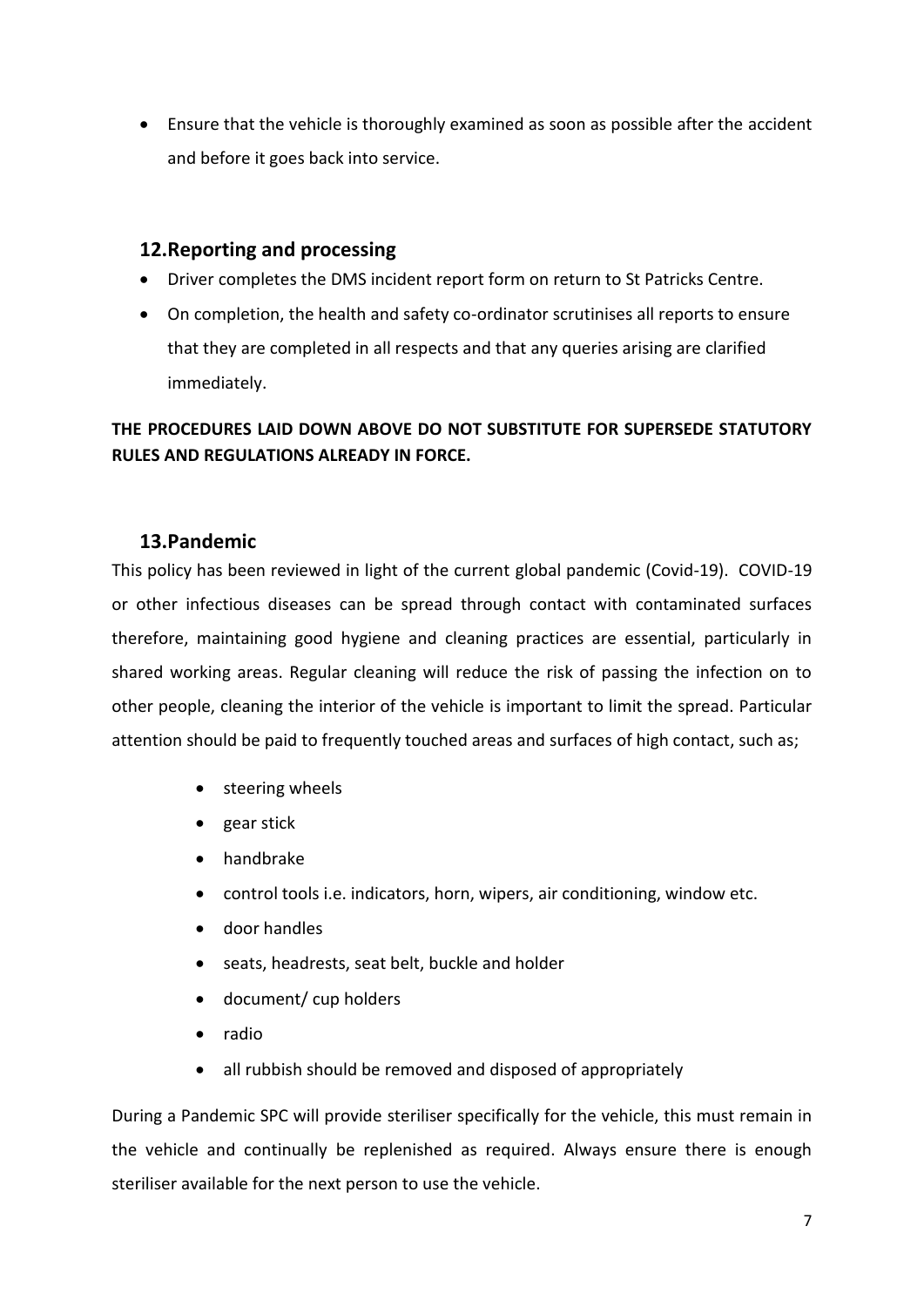The SPC Travel form and the weekly Vehicle checklists have been updated to ensure the adherence to all guidance and procedures.

SPC is adhering to the national directions during the Covid-19 pandemic. Guidelines will be issued when available from the HSE etc, such as "the Guidance on Staff travel during COVID 19 Outbreak - Things to consider when you and your employees are to engage in travel" and issued via email and the Qdrive. A lidded vehicle bin has been provided for each SPC vehicle for infection control purposes, bins are to be secured with in the vehicles. All waste (including used PPE) should be disposed of in the bin and remove from the vehicle at the end of each journey. Risk Assessments, SOP's and Checklists will be amended as needed.

# <span id="page-9-0"></span>**14.Appendix 1**